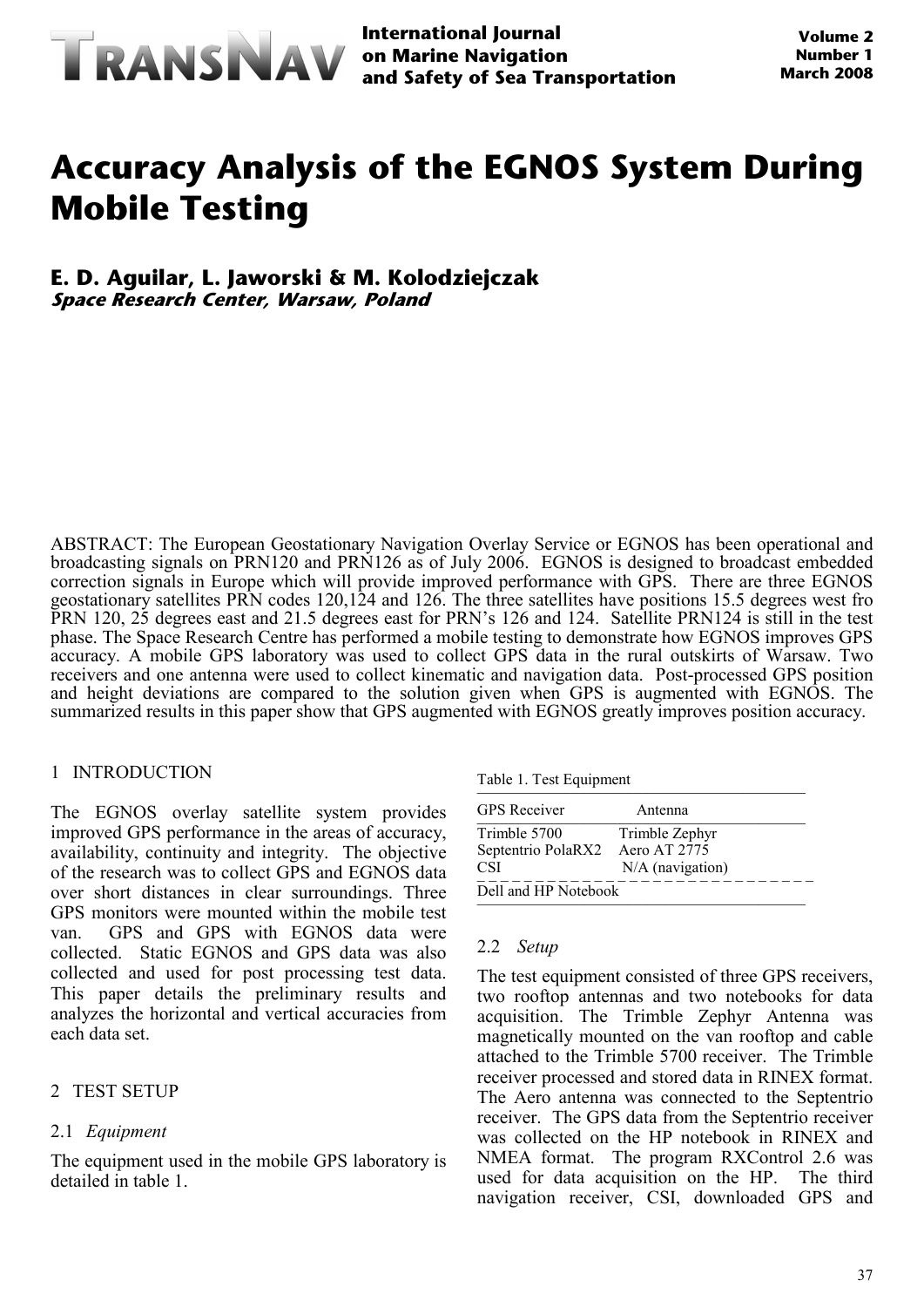EGNOS data to the Dell notebook in NMEA format. GPS data was collected at one minute intervals throughout the test route. The three receivers were mounted on a platform towards the center of the van.

# 3 TEST RUN

The test run route was formulated to include a mostly rural route with a few kilometres of urban areas. The rural route gave clear GPS conditions and minimized the time of unavailability. The 12 kilometre route took approximately ten minutes. The route was repeated six times for the various configurations.

An attempt was made to keep a constant velocity of about 50 km/hr. However, various outside factors prevented a constant velocity throughout the full test.

## 4 ANALYSIS OF RESULTS

### 4.1 *Post-processing*

GPS kinematic data from the Trimble and Septentrio receivers was post processed with Trimble Geomatics Office. The DGPS post-processed data was then used as a baseline against the navigation data from the Septentrio and CSI receivers.

### 4.2 *Satellite Availability*

Satellite availability for each test run is graphically represented above each deviation plot. During times of satellite availability the number of satellites averaged between six and nine. Data was masked at 0 and 15 degrees. Satellite availability was slightly reduced by about two satellites at a 15 degree mask. The gaps in data represent the times when it was not possible to compare the kinematic solution to navigation data.

# 4.3 *Coordinate Deviation Percentages*

The vertical and horizontal accuracy from the Septentrio navigation data was analyzed using the kinematic solution as the zero baseline. The summary of Septentrio accuracies with a 15 degree mask is listed in table 2. The Septentrio GPS data was augmented with EGNOS PRN 126.

The GPS only x-coordinate data had nearly 16% of the data within one meter accuracy. When augmented with PRN126 over 40% of the data was within one meter accuracy. Nearly 100% of the EGNOS augmented data was within 1.50 meter accuracy.

The y-coordinate also improved in accuracy when augmented with PRN126. Nearly 100% of the data was within 0.50 meter accuracy when augmented.

The height measurements also improve with PRN126. The accuracy improves from 50% to 85% for data within 0.50 meters. The accuracy of data within the range of 0.00 to 0.25 meters is more than double when augmenting GPS with PRN126.

The summary of Septentrio and CSI receiver coordinate accuracies with a zero degree mask is listed in table 3. A bigger improvement in data accuracy was seen by the CSI receiver. The xcoordinate deviation improved from 5% to 60% for data within 0.50 meter accuracy. The y-coordinate improved from 30% to nearly 90% for data within 0.50 meter accuracy. The Septentrio receiver had almost the same performance when comparing GPS only and GPS + PRN126 deviations. A major improvement can be seen in the x-coordinate in the 0.00 to 0.25 meter range.

|  |  |  |  | Table 2. Accuracy of Septentrio Receiver |  |
|--|--|--|--|------------------------------------------|--|
|--|--|--|--|------------------------------------------|--|

| Receiver Septentrio PolaRx2, Mask: 15 degree |                 |                 |  |  |
|----------------------------------------------|-----------------|-----------------|--|--|
| X-coord (m)                                  | <b>Only GPS</b> | $GPS + PRN 126$ |  |  |
| <2.25; 2.00                                  | 13.90%          | $0.00\%$        |  |  |
| <2.00; 1.75                                  | 14.95%          | $0.00\%$        |  |  |
| $\leq$ 1.75; 1.50)                           | 3.16%           | 0.19%           |  |  |
| $\leq$ 1.50; 1.25)                           | 21.05%          | 2.64%           |  |  |
| $\leq$ 1.25; 1.00)                           | 31.16%          | 54.34%          |  |  |
| $\leq 1.00; 0.75$                            | 12.84%          | 37.55%          |  |  |
| <0.75; 0.50                                  | 2.95%           | 4.53%           |  |  |
| <0.50; 0.25                                  | $0.00\%$        | 0.76%           |  |  |
| < 1.00                                       | 15.79%          | 42.83%          |  |  |
| Y-coord (m)                                  |                 |                 |  |  |
| $\leq$ 1.50; 1.25)                           | 0.84%           | $0.00\%$        |  |  |
| $\leq$ 1.25; 1.00)                           | 13.90%          | $0.00\%$        |  |  |
| <1.00; 0.75                                  | 32.21%          | 0.57%           |  |  |
| <0.75; 0.50                                  | 25.26%          | 0.76%           |  |  |
| $<$ 0.50; 0.25)                              | 17.47%          | 39.25%          |  |  |
| <0.25; 0.00                                  | 10.31%          | 59.44%          |  |  |
| < 0.50                                       | 27.79%          | 98.69%          |  |  |
| Height                                       |                 |                 |  |  |
| <2.25; 2.00                                  | 0.21%           | $0.00\%$        |  |  |
| <2.00; 1.75                                  | 4.42%           | $0.00\%$        |  |  |
| $\leq$ 1.75; 1.50)                           | 5.05%           | $0.00\%$        |  |  |
| $\leq$ 1.50; 1.25)                           | 7.37%           | $0.00\%$        |  |  |
| <1.25; 1.00                                  | 13.05%          | 0.76%           |  |  |
| $\leq 1.00; 0.75$                            | 6.95%           | 3.02%           |  |  |
| <0.75; 0.50                                  | 13.48%          | 10.57%          |  |  |
| <0.50; 0.25                                  | 25.68%          | 26.42%          |  |  |
| <0.25; 0.00                                  | 23.79%          | 59.25%          |  |  |
| < 0.50                                       | 49.47%          | 85.66%          |  |  |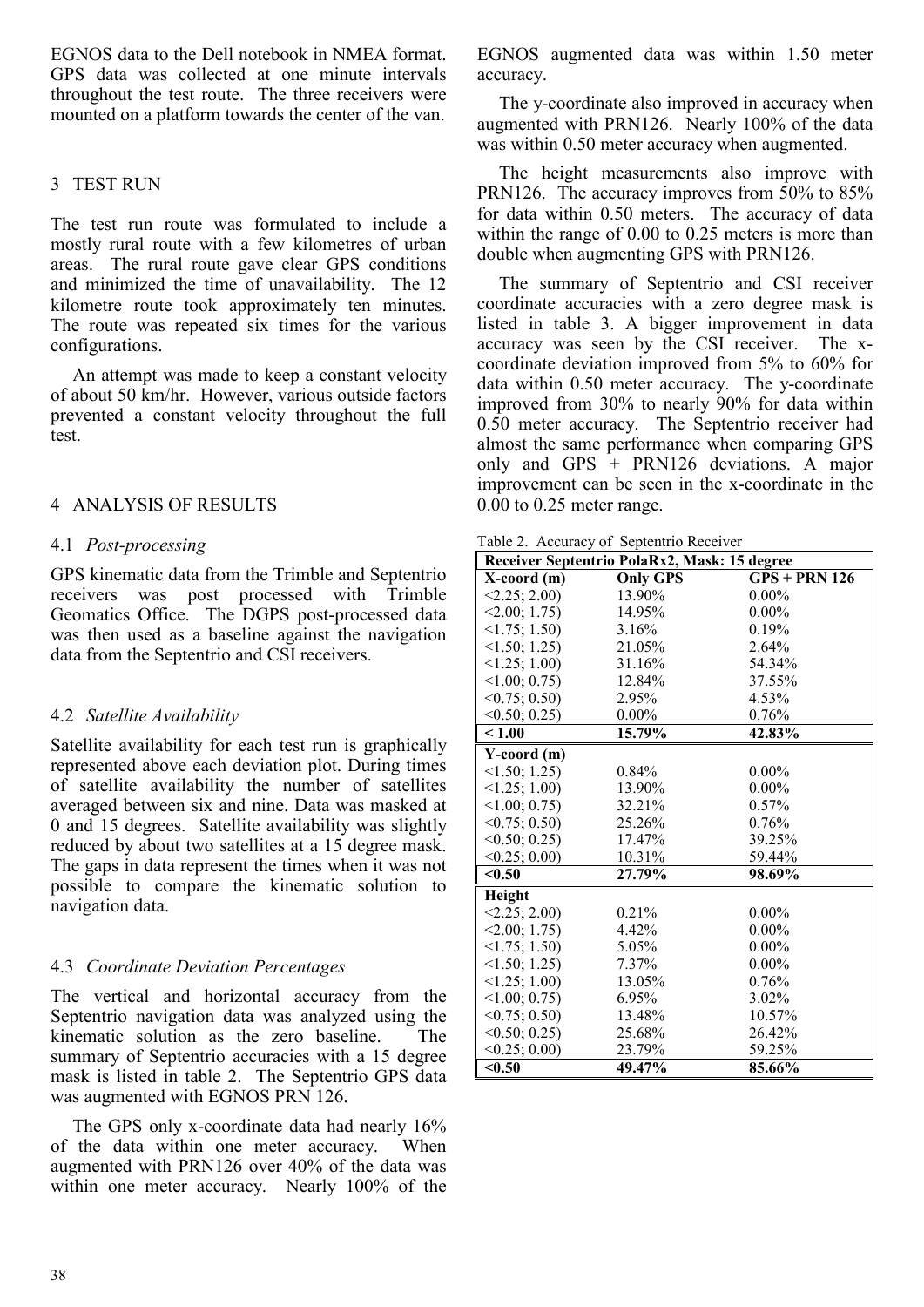| Receiver Accuracies, Mask: 0 degree |                 |            |                 |            |  |
|-------------------------------------|-----------------|------------|-----------------|------------|--|
| X-coord (m)                         | <b>Only GPS</b> |            | $GPS + PRN 126$ |            |  |
|                                     | Septentrio      | <b>CSI</b> | Septentrio      | <b>CSI</b> |  |
| <2.25; 2.00                         | $0\%$           | $1.01\%$   | $0\%$           | 0.17%      |  |
| <2.00; 1.75                         | $0\%$           | 1.34%      | $0\%$           | 2.40%      |  |
| $\leq$ 1.75; 1.50)                  | $0\%$           | 1.68%      | $0\%$           | $3.94\%$   |  |
| $\leq$ 1.50; 1.25)                  | $0\%$           | 4.20%      | $0\%$           | 3.94%      |  |
| $\leq$ 1.25; 1.00)                  | 5.09%           | 30.37%     | 1.55%           | 5.14%      |  |
| $\leq 1.00; 0.75$                   | 29.83%          | 41.11%     | 9.14%           | 5.48%      |  |
| <0.75; 0.50                         | 39.83%          | 15.77%     | 28.28%          | 20.03%     |  |
| <0.50; 0.25                         | 22.71%          | 4.20%      | 30.35%          | 17.47%     |  |
| <0.25; 0.00                         | 2.54%           | $0.34\%$   | 30.69%          | 41.44%     |  |
| < 0.50                              | 25.25%          | 4.53%      | 61.03%          | 58.91%     |  |
| < 1.00                              | 94.92%          | 61.41%     | 98.45%          | 84.42%     |  |
| $Y$ -coord $(m)$                    | <b>Only GPS</b> |            | $GPS + PRN 126$ |            |  |
|                                     | Septentrio      | CSI        | Septentrio      | <b>CSI</b> |  |
| $\leq$ 1.50; 1.25)                  | $0\%$           | 1.68%      | $0\%$           | $0\%$      |  |
| $\leq$ 1.25; 1.00)                  | $0\%$           | $0.34\%$   | $0\%$           | $0.34\%$   |  |
| $\leq 1.00; 0.75$                   | $0.34\%$        | 17.95%     | $0.52\%$        | 4.62%      |  |
| $\leq 0.75$ ; 0.50)                 | 3.39%           | 47.32%     | 3.45%           | 6.51%      |  |
| $< 0.50; -0.25$                     | 21.02%          | 29.53%     | 43.79%          | 28.25%     |  |
| <0.25; 0.00                         | 75.25%          | 3.19%      | 52.24%          | 60.27%     |  |
| < 0.50                              | 96.27%          | 32.72%     | 96.03%          | 88.53%     |  |

#### 4.4 *Deviation Plots*

The following deviation plots visually exemplify the percentage results from the previous section. The top bar graph has two sections. Each section shows the number of satellites available for that specific configuration. Data is only shown when the kinematic solution was available.

Figures one and two are the x and y coordinate deviations of the Septentrio receiver. The black line is GPS data augmented with PRN 126. The deviations from the kinematic solution improve when GPS is augmented. A clear improvement can be seen in the y-coordinate deviation plot.

Figure three is the height plot deviation for the Septentrio receiver at a 15 degree mask. Improvements can be seen throughout the plot, specifically from seven minutes till the end.

Figures four and five show the x and y coordinate deviations for the CSI receiver configured to a zero degree mask. Both graphs show improved performance when using GPS and PRN126 data. Also, a small spike is prevalent in both graphs at the five minute mark when using GPS and GPS with PRN126. At this point the GPS only data improves from 0.50 meter deviation to nearly zero. The GPS with PRN126 data jumps from about 0.25 meter to a one meter deviation. Overall, accuracy is greatly improved as shown in table three.

Figures 6 and 7 are the x and y coordinate deviations for the Septentrio receiver configured to a zero degree mask. Overall, as seen in table 3, deviations are nearly the same when comparing GPS

only and the GPS with PRN126 data. From seven minutes to the end, Figure seven shows better accuracy for the GPS only data and Figure six shows improved accuracy for GPS with PRN126 data. The difference between the two is within 0.50 meters and is not a major concern.



Fig. 1. Septentrio X Coordinate Deviation, 15 Deg. Mask



Fig. 2. Septentrio Y Coordinate Deviation, 15 Deg. Mask



Fig. 3. Septentrio Height Deviation, 15 Deg. Mask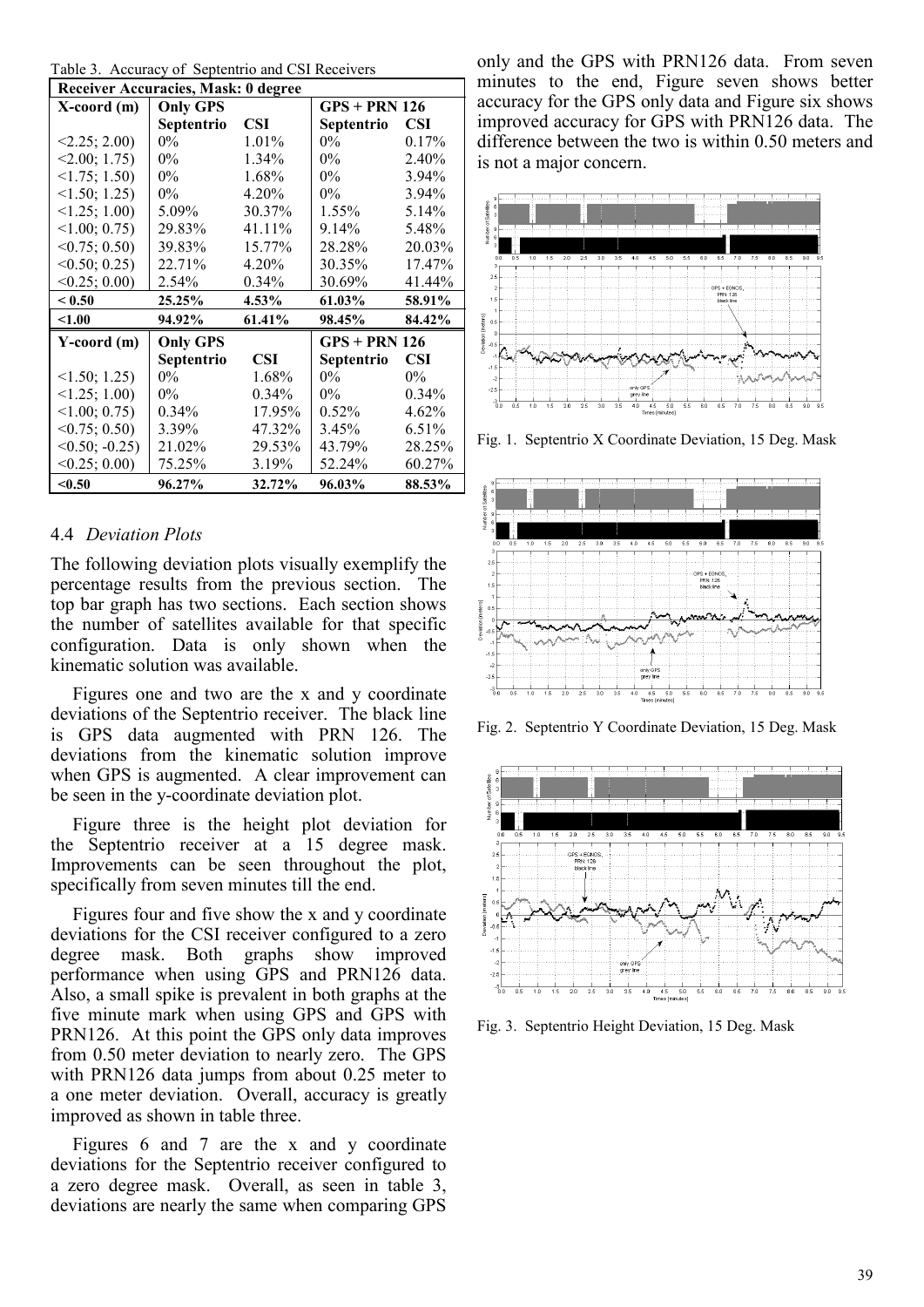

Fig. 4. CSI X Coordinate Deviation, 0 Deg. Mask



Fig. 5. CSI Y Coordinate Deviation, 0 Deg. Mask



Fig. 6. Septentrio X Coordinate Deviation, 0 Deg. Mask



Fig. 7. Septentrio Y Coordinate Deviation, 0 Deg. Mask

## 4.5 *EGNOS and GPS Static Comparisons*

Static data used for post-processing was collected using two Septentrio receivers. The vector between the two receivers was seven meters; therefore, the constellation seen by the two receivers was identical. The next six figures directly compare the deviations of navigation and post-processed data between GPS vs. EGNOS augmented and PRN120 vs. PRN126.

Figures 8-10 compare GPS results with EGNOS PRN126. When using GPS augmented with EGNOS, fewer satellites were available for data collection. The number of GPS satellites ranged from seven to fourteen and only four to ten GPS satellites with EGNOS corrections were available.

The x and y coordinate data were within two meters of accuracy. There were a few data spikes in the y-coordinate for PRN126 that can be attributed to satellite availability. Overall, the GPS data augmented with EGNOS provided a slight improvement in accuracy.

# 4.6 *EGNOS PRN120 vs. PRN126*

Figures 11-13 compare the static data for the two Sbus EGNOS satellites 120 and 126. Data plots from both satellites gave near mirror-image results in the horizontal and vertical directions. The gaps in the charts that show the times when EGNOS corrections were not available.



Fig. 8. GPS vs. PRN126, X-Coordinate



Fig. 9. GPS vs. PRN126, Y-Coordinate